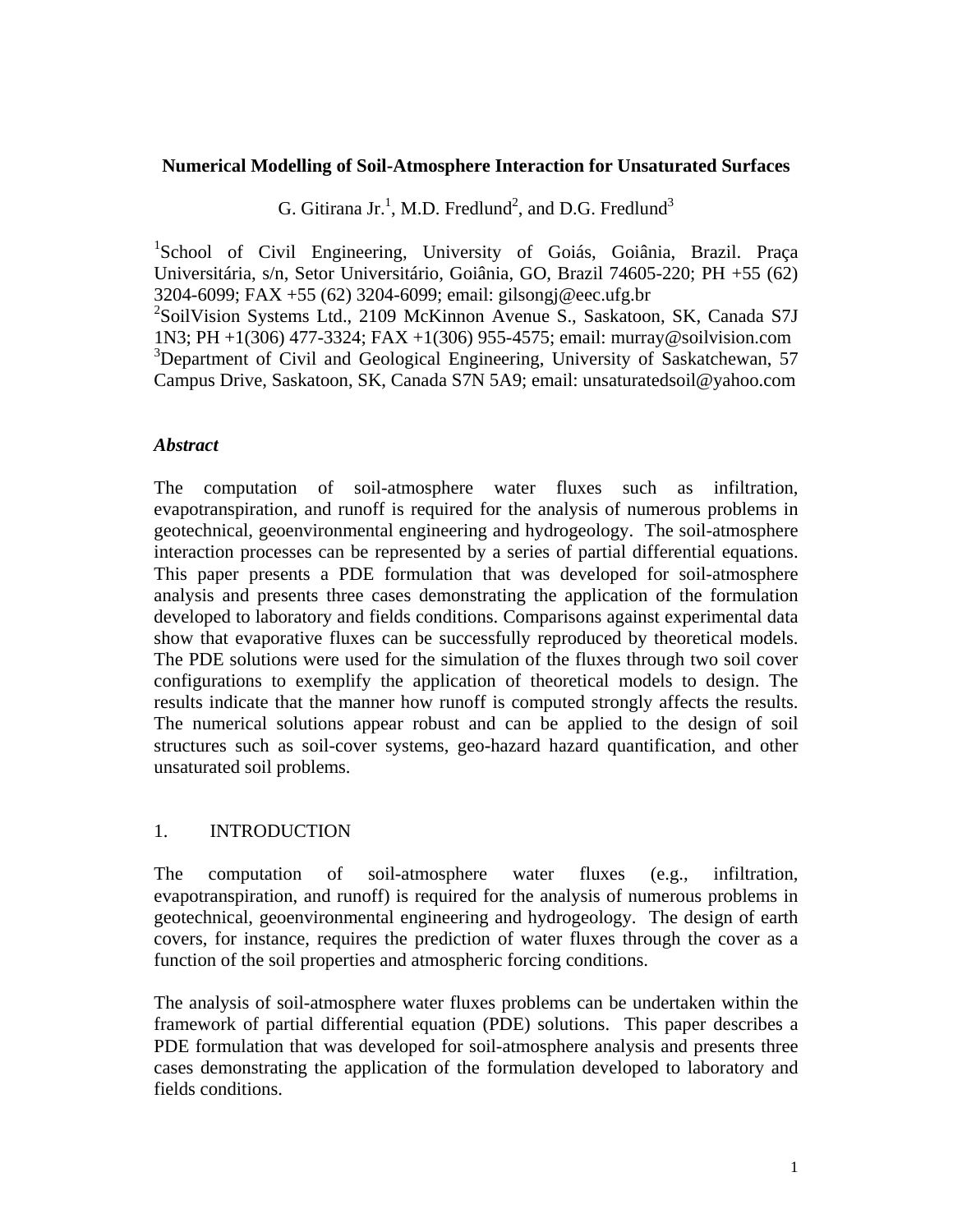### 2. THEORETICAL FRAMEWORK

Several physical processes are involved in the flow of soil moisture. Moisture moves through soils driven by gradients of total head of each of the moisture phases (i.e., liquid water and water vapour) and other gradients, such as heat and chemical gradients. In order to obtain the equations governing moisture transfer constitutive flow laws and water volume change constitutive laws are combined with conservation equations. Appropriate equations for the soil-atmosphere flux boundary conditions are also required.

### 2.1 Partial differential equations for water and heat flow

The two-dimensional PDEs presented herein are simplifications of the general equations presented by Fredlund and Gitirana Jr. (2005). Combining the equation of conservation of mass for the water phase, Darcy´s law for the flow for liquid water, Fick´s law for the flow of water vapor, and Lord Kelvin's relative humidity equation, the following PDE is obtained:

$$
\frac{\partial}{\partial x}\left[k^w \frac{\partial}{\partial x}\left(\frac{u_w}{\gamma_w} + y\right) + \frac{k^{vd}}{\gamma_w} \frac{\partial u_w}{\partial x} - \frac{k^{vd}}{\gamma_w} \frac{u_w}{(T + 273.15)} \frac{\partial T}{\partial x}\right] \n+ \frac{\partial}{\partial y}\left[k^w \frac{\partial}{\partial y}\left(\frac{u_w}{\gamma_w} + y\right) + \frac{k^{vd}}{\gamma_w} \frac{\partial u_w}{\partial y} - \frac{k^{vd}}{\gamma_w} \frac{u_w}{(T + 273.15)} \frac{\partial T}{\partial y}\right] = m_2^w \frac{d(u_a - u_w)}{dt}
$$
\n[1]

where  $k^w$  = hydraulic conductivity function;  $u_w$  = pore-water pressure;  $\gamma_w$  = unit weight of water;  $y =$  elevation;  $k^{vd} =$  vapour diffusivity;  $T =$  temperature;  $m_2^w =$  slope of the soil-water characteristic curve; and  $u_a$  = pore-air pressure.

A PDE governing heat flow must be solved along with Eq. 1 for the variables  $u_w$  and *T*. In order to obtain the heat flow PDE, the equation of conservation of heat must be combined with the heat flow laws (conduction and latent heat), and Lord Kelvin's equation. Furthermore, the total amount of heat within the R.E.V. must be written as a function of the volumetric specific heat of the soil. The following equation results:

$$
\frac{\partial}{\partial x} \left[ \left( \lambda - L_{V} k^{\nu d} \frac{\rho_{w}}{\gamma_{w}} \frac{u_{w}}{T + 273.15} \right) \frac{\partial T}{\partial x} + L_{V} k^{\nu d} \frac{\rho_{w}}{\gamma_{w}} \frac{\partial u_{w}}{\partial x} \right] + \frac{\partial}{\partial y} \left[ \left( \lambda - L_{V} k^{\nu d} \frac{\rho_{w}}{\gamma_{w}} \frac{u_{w}}{T + 273.15} \right) \frac{\partial T}{\partial y} + L_{V} k^{\nu d} \frac{\rho_{w}}{\gamma_{w}} \frac{\partial u_{w}}{\partial y} \right] = \zeta \frac{\partial T}{\partial t}
$$
\n
$$
\tag{2}
$$

where  $\lambda$  = thermal conductivity of the soil;  $L_v$  = latent heat of vaporization;  $\rho_w$  = specific mass of water; and  $\zeta$  = volumetric specific heat of the soil.

Equations 1 and 2 present five non-linear unsaturated soil property functions (i.e.,  $k^w$ ,  $k^{\nu d}$ ,  $m_2^{\nu \nu}$ ,  $\lambda$ , and  $\zeta$ ) that render the equations non-linear. Equation 1 may be simplified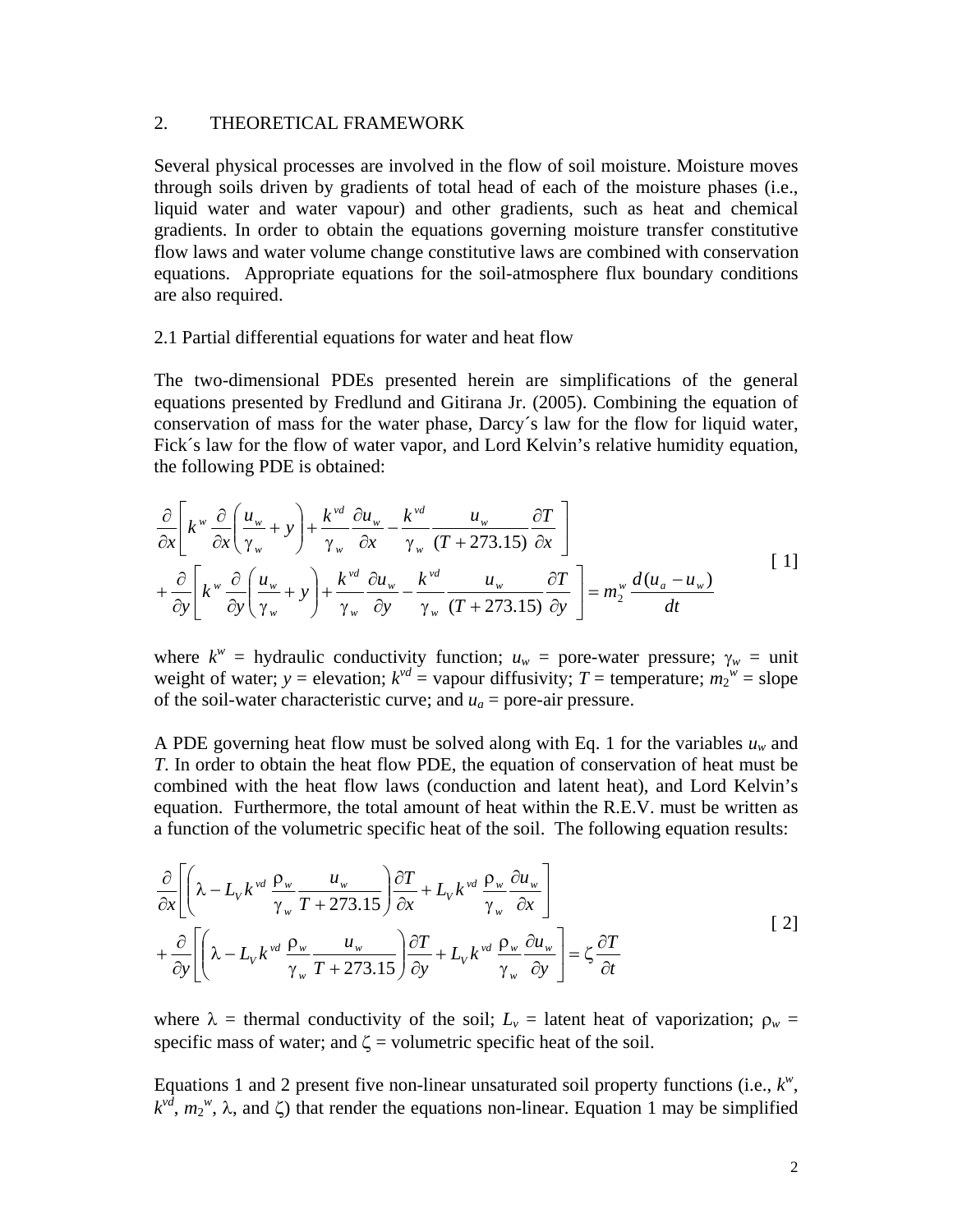by neglecting temperature gradients and neglecting Eq. 2. This simplification will be employed in one of the computer codes presented in the next sections.

2.2 Soil-atmosphere coupling

The net soil-atmosphere moisture flux is a function of some of the key components of the hydrology cycle; namely, precipitation, actual evaporation, and run-off. The net soil-atmosphere flux may result in either infiltration (positive flux) or exfiltration (negative flux) as indicated by the following water balance equation:

$$
NF = P \cos \alpha - AE - R \tag{3}
$$

where  $NF$  = the net moisture flux; *P* = precipitation;  $\alpha$  = ground surface slope; *AE* = actual evaporation;  $R =$  runoff.

The terms in Eq. 3 are illustrated in Fig. 1. The net moisture flux, *NF*, corresponds to a natural (i.e., flux) boundary condition. The amount of precipitation, *P*, is a "known" input. The term  $\cos \alpha$  is based on the assumption that precipitation falls in a vertical trajectory and is typically measured on a horizontal surface. The terms *AE* and *R* are a function of weather and the soil suction at the soil-atmosphere boundary.

Actual evaporation can be computed based on the potential evaporation and a limiting function (Wilson et al., 1997). Runoff must be computed in an interactive manner. If the embankment being analysed has an efficient drainage system, any runoff water will be removed from the ground surface. In this case, the amount of net moisture flux, *NF*, should not produce pore-water pressures higher than zero at ground surface. The following equations can be used to represent this condition (Gitirana Jr., 2005):

$$
NF = \begin{cases} P\cos\alpha - AE & \text{if } P\cos\alpha - AE > 0 \text{ and } u_{ws} < 0 \\ EF(0 - u_{ws}) & \text{if } P\cos\alpha - AE > 0 \text{ and } u_{ws} \ge 0 \\ P\cos\alpha - AE & \text{if } P\cos\alpha - AE \le 0 \end{cases}
$$
 [4]

where  $u_{ws}$  = pore-water pressure at the surface;  $EF = a$  large number.

If the multiplier *EF* tends to infinity, the area flux boundary condition  $NF = EF(0$  $u_{ws}$ ) becomes mathematically equivalent to an essential (i.e., node value) boundary condition,  $u_w = 0$ . Therefore, the boundary condition from Eq. 4 is an alternative to switching to an essential boundary condition when the pore-water pressure at the soil surface becomes positive.

The approach based on switching boundary conditions often results in numerical oscillations due to instantaneous changes on node values. These instantaneous  $u_w$ value changes do not represent real-world conditions. Instantaneous changes in node values require mesh refinements that should theoretically be infinitesimal (Gitirana Jr., 2005, Nelson, 2004). Equation 4 appears to impose a more realistic condition.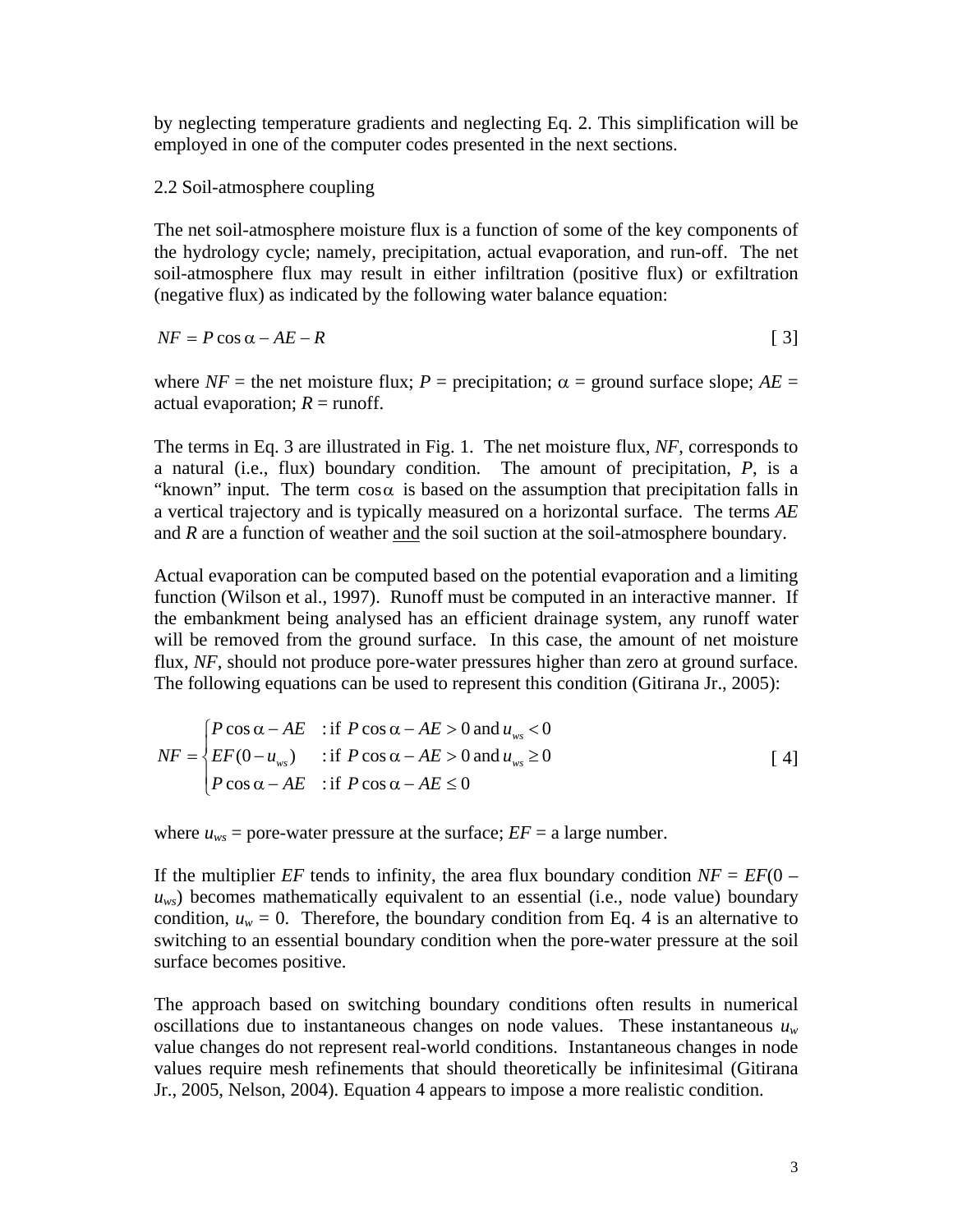

Figure 1 Soil-atmosphere moisture flux components.

## 3. METHODOLOGY

Two software packages were used in this study; namely, SVFlux and Vadose/W. SVFlux (SoilVision Ltd., 2005) is a seepage analysis package capable of solving 1D, 2D, and 3D seepage problems under steady-state and transient conditions. SVFlux uses FlexPDE (PDE Solutions Inc., 2005) as a PDE solver engine. Liquid water and water vapour flow are considered in the PDEs adopted, according to the formulation presented in Gitirana Jr. (2005). Soil-atmosphere interaction is reproduced using Eq. 4. SVFlux makes use of an automatic adaptive mesh technique. The adaptive mesh refinement algorithm is tuned to be sensitive to high gradients in pore-water pressure, hydraulic conductivity, or any other variable that needs to be solved with a given desired accuracy.

Vadose/W (Geo-Slope International, 2005) is capable of solving seepage problems where soil-atmosphere interaction is of interest. Vadose/W is primarily a 2D package but can be used for 1D problems through the use of appropriate geometries and boundary conditions. Vadose/W has a special feature that allows the accumulation of runoff in surface depressions and subsequent infiltration. The mesh construction in Vadose/W is manual and the mesh remains fixed throughout the analysis.

Vadose/W uses a technique for computing infiltration and runoff were "natural" and "essential" boundary conditions are switched based on the soil conditions at the ground surface. The ground surface is treated as a "potential seepage surface". The instantaneous application of "essential" boundary conditions that are not continuous may result in numerical oscillations. However, small time steps are expected to minimize such oscillations.

Three problems were investigated as part of this study. First, the data from a laboratory evaporation test was reproduced. Significantly high gradients were expected in this problem, resulting in demanding computations. Next, two problems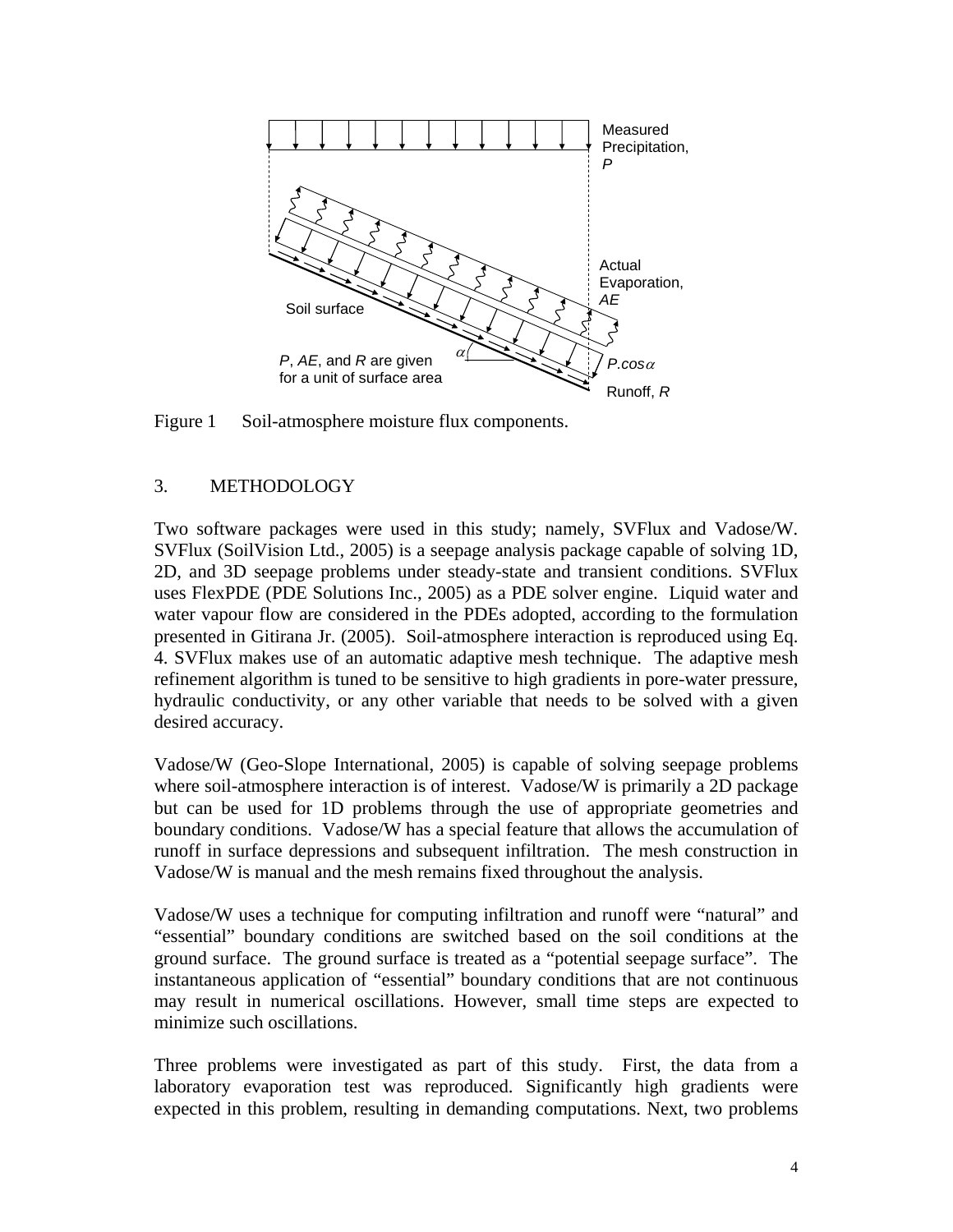are analyzed that involved alternating weather conditions. The fluxes past soil covers associated with the reclamation of mine sites are presented.

# 4. ANALYSIS OF EVAPORATION FROM A SOIL COLUMN LABORATORY TEST

This verification example demonstrates the coupling between moisture and heat and the importance of the water vapour flow component during evaporation. The results of a sand column drying experiment performed by Wilson (1990) were selected. Both experimental and simulation results are available for comparison. The drying test was performed in the laboratory, under controlled temperature and relative humidity conditions. Measurements of actual evaporation and the distributions of temperature along the column depth were obtained, providing several measures that can be used for the verification of the theoretical and numerical model. Wilson (1990) presented also a one-dimensional finite difference numerical model called "Flux" for the simulation of the drying test. Reasonable results were obtained from the comparison of measured data and results computed using the Flux program. Both the measured and computed results from Wilson (1990) are compared against the result obtained using the numerical model presented herein.

Figure 2 presents the geometry of the drying column experiment and the initial and boundary conditions. Due to the problem geometry and boundary conditions, the flow is essentially one-dimensional. Therefore, the three-dimensional axisymmetric geometry was reduced to a one-dimensional problem. Boundary conditions forcing zero water and heat flow were applied at the bottom and lateral boundaries.

More complex boundary conditions were applied to the upper boundary, which is in contact with the atmosphere. The temperature boundary condition applied to the upper end of the column was the experimentally measured surface temperatures. The moisture flow boundary condition applied was Eq. 4 along with the actual evaporation equation proposed by Wilson et al. (1997). The values of potential evaporation required by the equation proposed by Wilson et al. (1997) were obtained during the drying column test; from measured values of evaporation from a water pan. Wilson (1990) presents additional variables required by the soil-atmosphere coupling boundary condition; namely, the relative humidity and the air temperature.

The soil selected by Wilson (1990) for the analyses was the Beaver Creek sand. Figure 3 presents the hydraulic soil properties of the soil used. The soil-water characteristic curve was obtained by Wilson (1990) using Tempe cell tests and desiccators. The hydraulic conductivity function was obtained from the saturated hydraulic conductivity obtained in the laboratory and using the Brooks and Corey equation. The moisture conductivity corresponding to the vapour diffusion coefficient is also presented in Fig. 3. A comparison of the functions  $k^w$  and  $k^{vd}$ provides an estimation of the range of soil suction and water content for which liquid water flow or water vapour flow dominate. For the Beaver Creek sand, vapour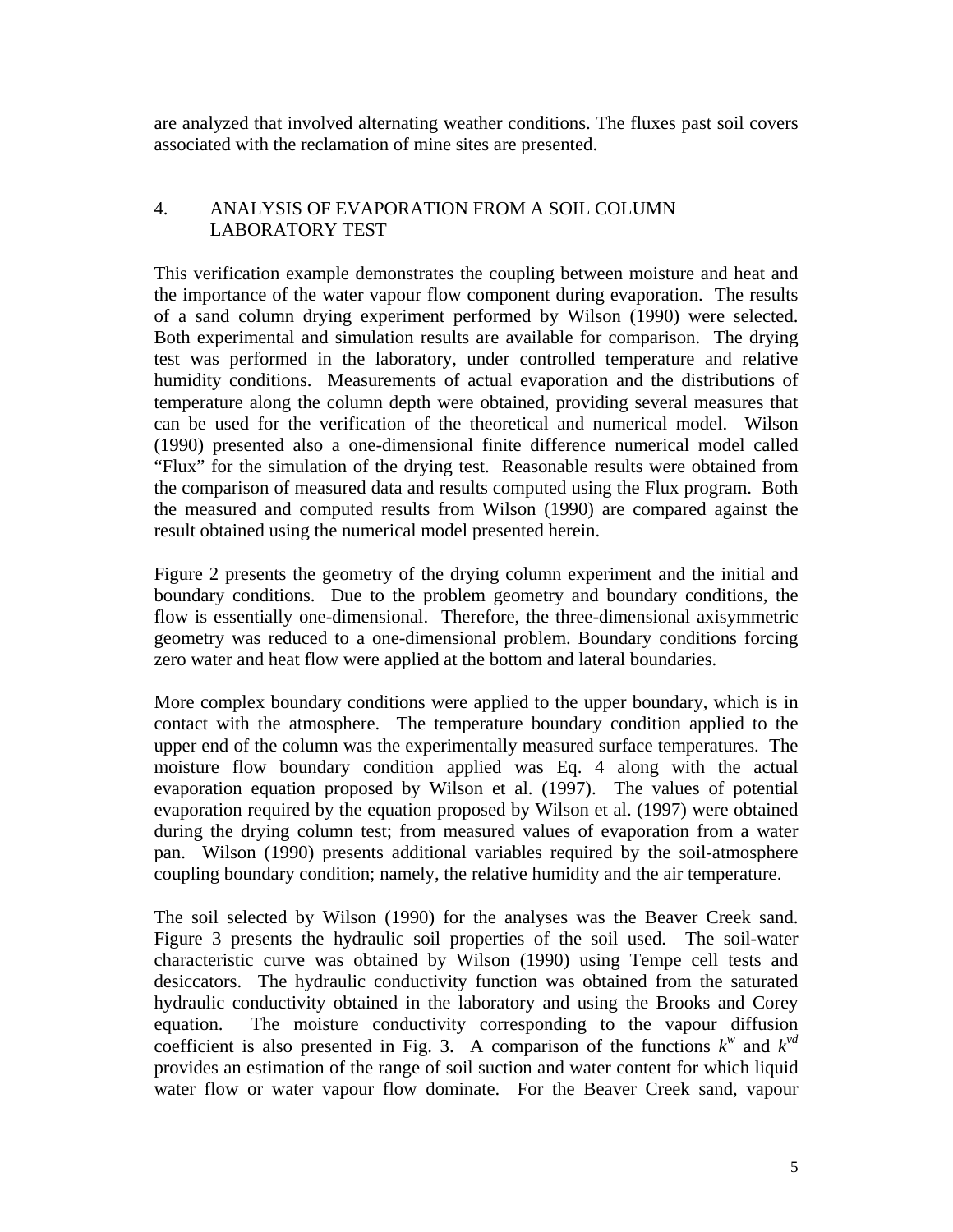diffusion takes over for values of soil suction higher than 20 kPa and degree of saturation lower than approximately 20%. The highly steep hydraulic conductivity function shown in Fig. 3 poses a considerable challenge for the numerical model.

Figure 4 presents the thermal property functions of the Beaver Creek sand. These functions were obtained using the formulations presented by de Vries (1963). According to the prediction equations, the thermal conductivity and the volumetric specific heat are function of the characteristics of the individual phases and are functions of the amount of water stored in the soil. The effect of the amount of water stored in the soil pores is shown by the decrease in thermal conductivity and volumetric specific heat, as soil suction increases.



Figure 2 Numerical simulation of the drying column test – initial and boundary conditions (Wilson, 1990).



Figure 3 Hydraulic properties for the Beaver Creek sand.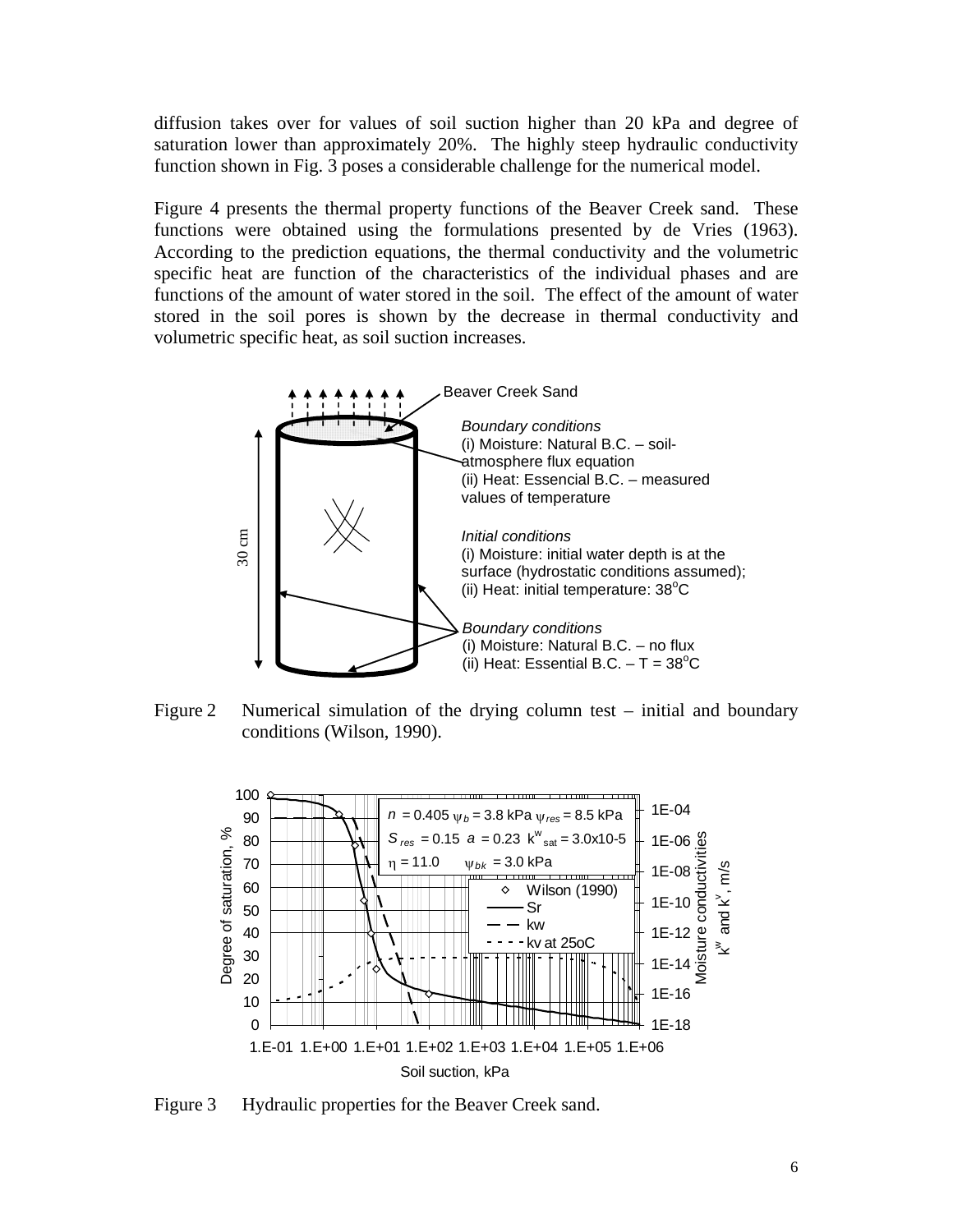

Figure 4 Thermal properties for the Beaver Creek sand.

The experiment and the numerical analyses were carried out for a period of 40 days. Figure 5 presents the actual evaporation values obtained experimentally, using the numerical model proposed by Wilson (1990), using a fully coupled solution presented by Gitirana Jr. (2005) and using a isothermal solution provided by SVFlux. Close agreement was observed between the all the results. The hydraulic property functions of the sand are extremely steep, and pose a numerical challenge. The automatic mesh and time refinement procedures were able to track the nonlinearities and ameliorate the numerical difficulties in solving the nonlinear system. The computing time required was approximately 20 hours on a Pentium 3 600MHz.



Figure 5 Verification of the coupled heat and moisture flow model: evaporation rates.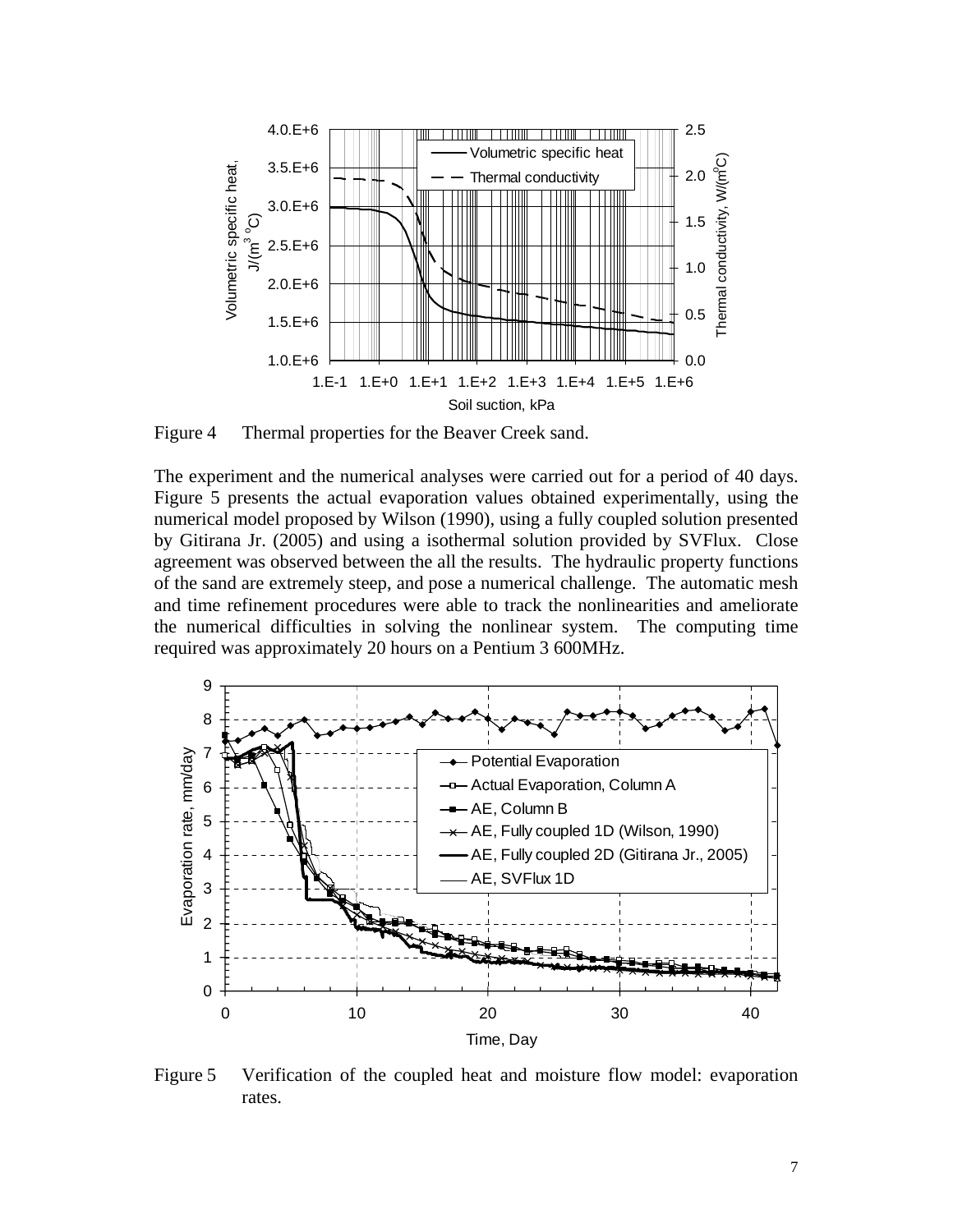Figure 6 presents the pore-water pressure profiles for  $t = 29$  days. Close agreement is observed between the experimental measurements, the results obtained using the numerical codes. A sharp drying front is observed. The pore-water pressure near the ground surface corresponds to a considerably dry condition, and approaches 1,000,000 kPa as time advances. The difficulty in computing extremely low hydraulic conductivities at the drying front were considered the cause of the small differences between computed and measured values.

Figure 7 presents the temperature profiles for  $t = 1$  day, 6 days, and 12 days. Close agreement is once again observed between the experimental measurements and the computer code results. As the soil begins drying, the surface starts to cool, because of the latent heat of vaporization (see profile for day 1 in Fig. 7). The profiles for day 6 and 12 show that the cooling front follows the drying front, as expected.

### 5. ANALYSIS OF TWO SOIL COVER CONFIGURATIONS

Analysis of infiltration past soil covers is a common type of analysis used in the longterm reclamation of mine sites. 1D or 2D finite element seepage software packages are typically used for this type of analysis. The final proposed design is often based on the results of the finite element analysis of the system. Calculation of actual evaporation rates and runoff becomes significant in the long-term fluxes through cover systems. Two soil column problems were used to illustrate the impact of varying methods of calculating runoff, infiltration, and evaporation on calculations performed over the course of one year. In the examples presented here the input data was kept as much the same as possible between the various computer codes.



Figure 6 Verification of the coupled heat and moisture flow model: pore-water pressure distributions for *t* = 29 days.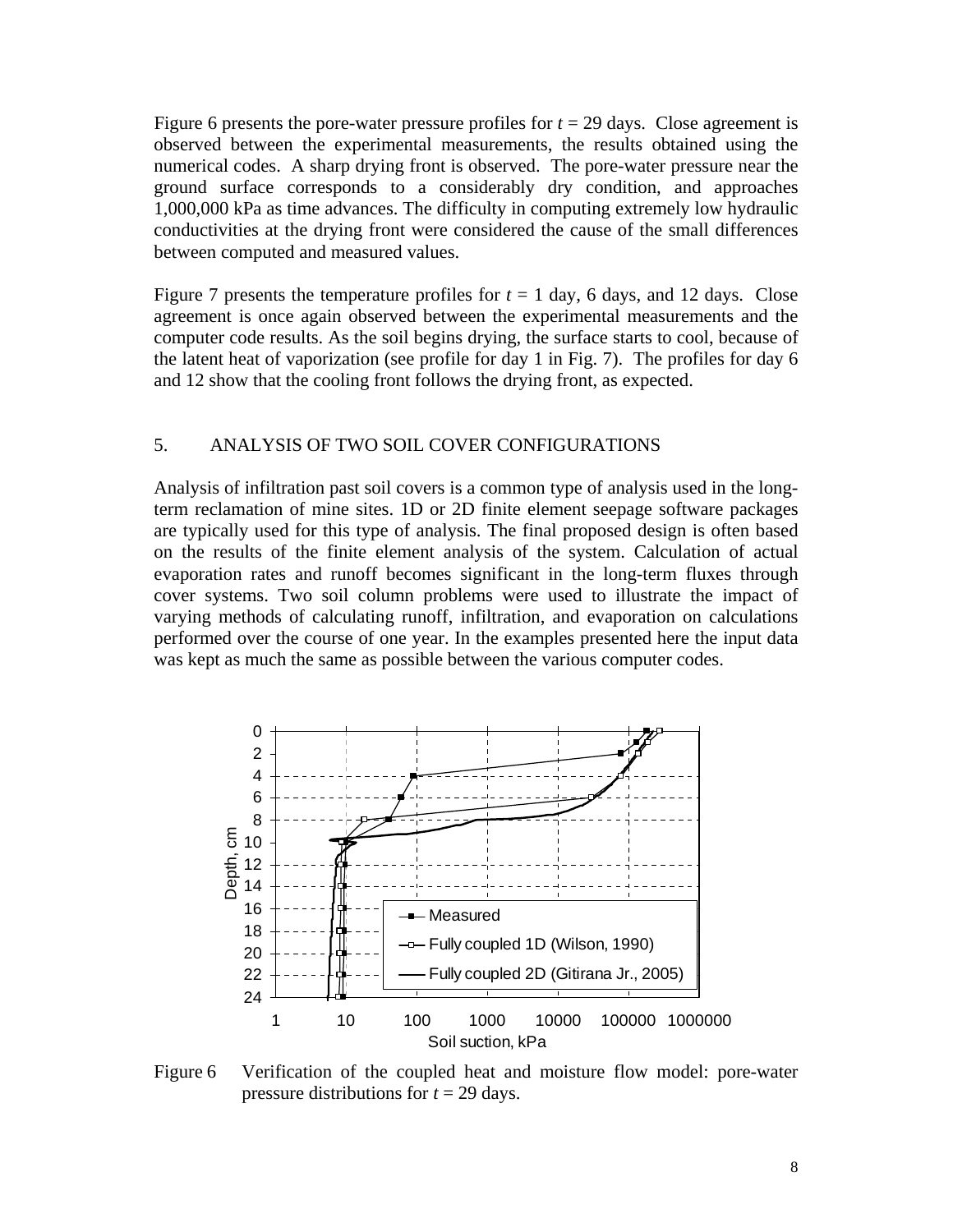

Figure 7 Verification of the coupled heat and moisture flow model: temperature distributions for several time steps.

Applied precipitation levels in the first 14 days of analysis are abnormally high due to the occurrence of snowmelt during this time. The daily precipitation values were assumed to be concentrated at a period of eight hours. The first soil column is comprised of a Till cover 1 m thick with  $k^w_{sat} = 9 \times 10^{-2}$  m/day. The van Genuchten and Mualem representation of the unsaturated hydraulic conductivity curve was used for all soils. Beneath the cover there were two layers of tailings each 2.5 m thick with varying hydraulic parameters of  $9\times10^{-1}$  m/day and  $9\times10^{-2}$  m/day respectively.

Results of the analysis of column 1 are presented in Figure 8. From these results it can be seen that this scenario accentuates the differences in runoff calculation. Vadose/W overestimates runoff values. As a result, less water entered the system than what was predicted using SVFlux. The reduced amount of water entering the system results in higher soil suctions, thereby producing lower evaporation rates.

In the second column the same soil geometry was used but the conductivity of the top layer was decreased to  $9\times10^{-3}$  m/day. This should have the effect of increasing the total runoff calculation. The results for the second column may be seen in Figure 9. Significantly greater quantities of runoff were predicted using both software packages. It can also be seen that Vadose/W again presents higher runoff rates with the resulting decrease in actual evaporation.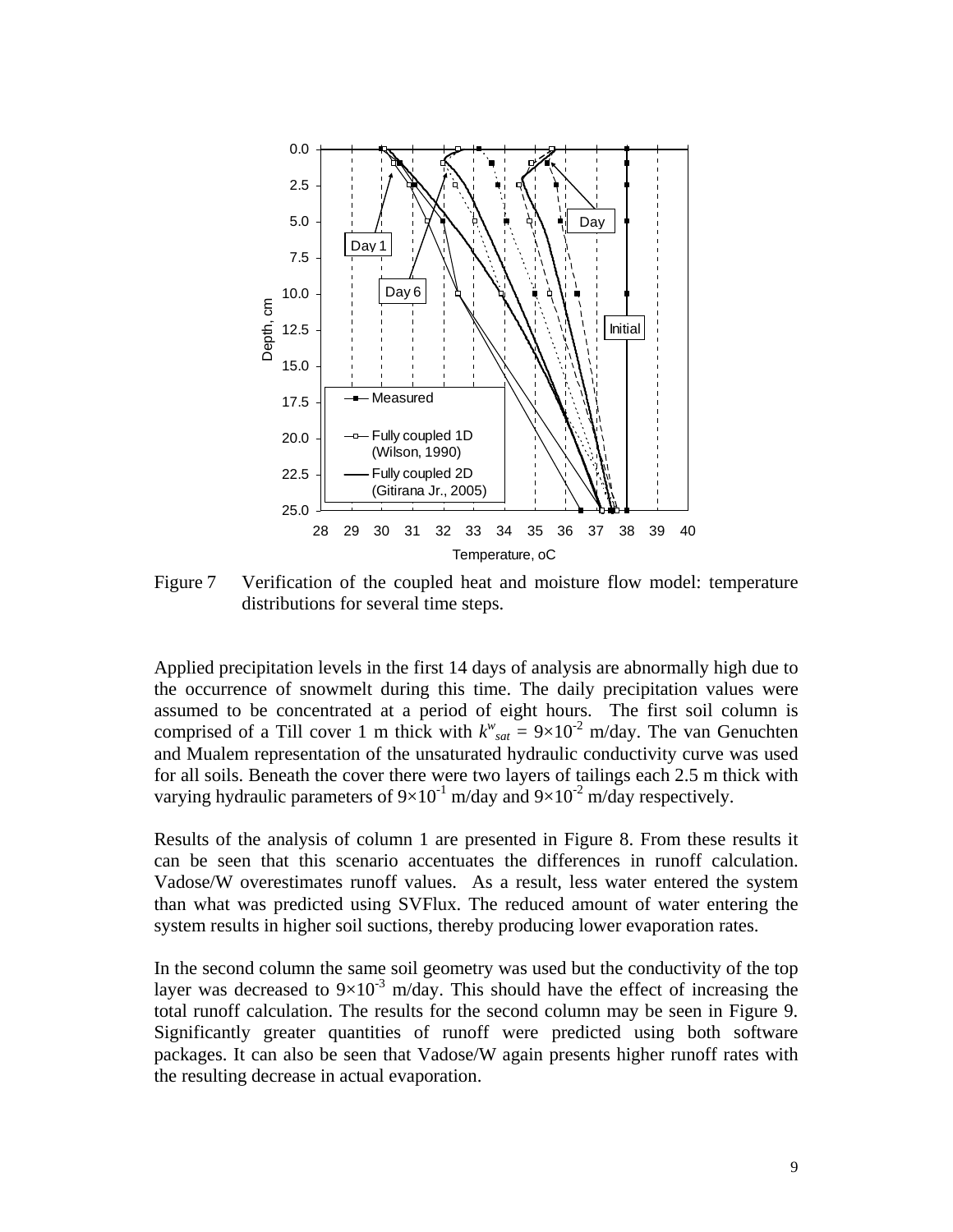

Figure 8 Runoff and AE predictions for column 1.



Figure 9 Runoff and AE predictions for column 2.

Mass balance checking was performed on all SVFlux runs and all scenarios solved with a total mass balance error of less than 5%. Figures 10 and 11 present a closer look at infiltration and runoff predictions using Vadose/W and SVFlux. The manner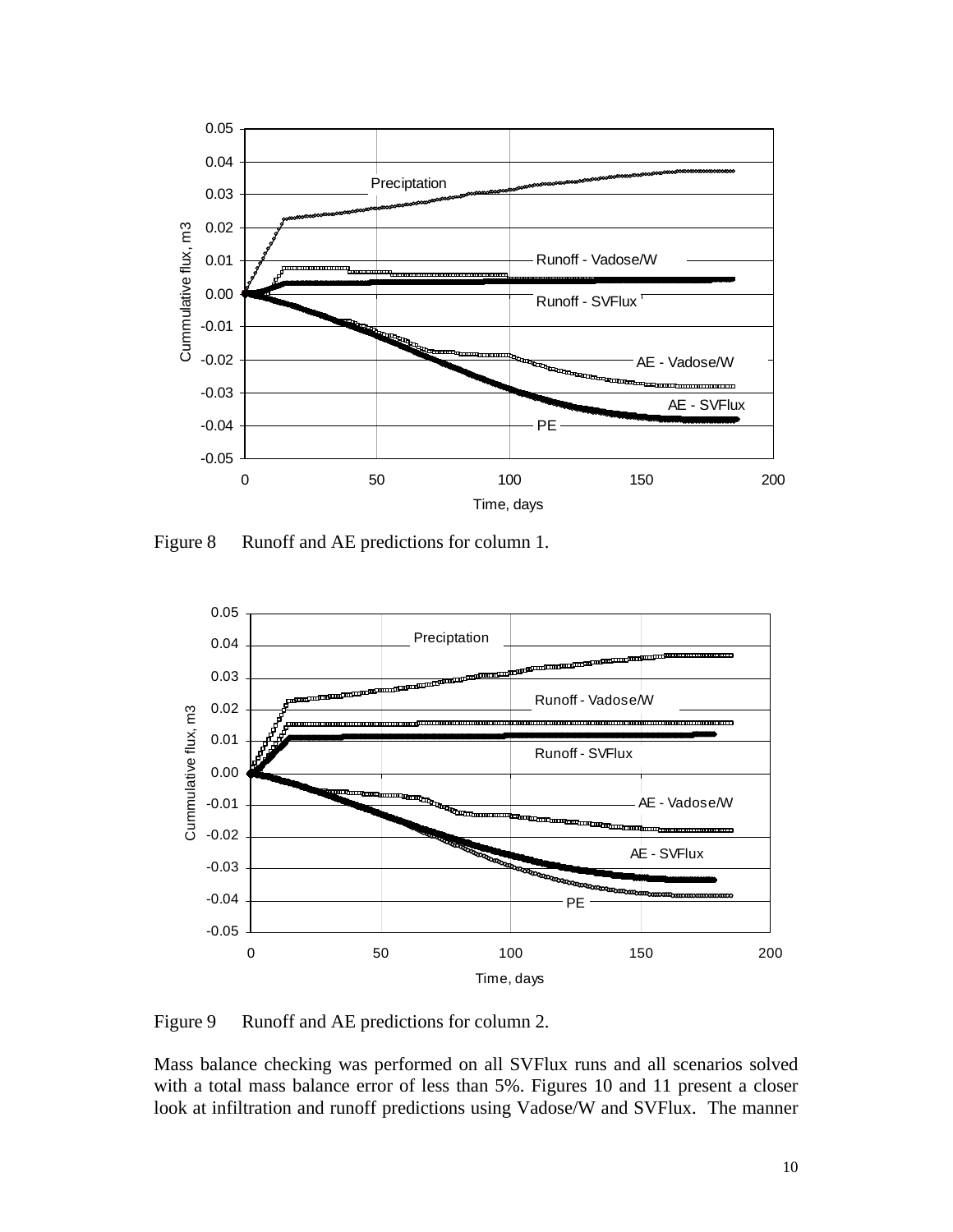how precipitation is represented by each package is somewhat different. Vadose/W uses a sinusoid whose total area is equal to the amount of daily precipitation. SVFlux uses a step-function that also corresponds to the daily amount of precipitation. As precipitation progresses, both packages predict high rates of infiltration, close to the total amount of precipitation. However, the amount of infiltration predicted by Vadose/W is slightly lower. The lower values of infiltration predicted by Vadose/W are in agreement with the overestimated runoff presented in column 1.

## 6. CONCLUDING REMARKS

This paper presented a PDE formulation that was developed for soil-atmosphere analysis and presented three cases demonstrating the application of the formulation developed to laboratory and fields conditions. Comparisons against experimental data showed that evaporative fluxes can be successfully reproduced by theoretical models. The PDE solutions were used for the simulation of the fluxes through two soil cover configurations. The results indicate that the manner how runoff is computed strongly affects the results. The numerical solutions appear robust and can be applied to the design of soil structures such as soil-cover systems.

### ACKNOWLEDGEMENTS

The authors would like to thank the "Conselho Nacional de Desenvolvimento Científico e Tecnológico – CNPq", Brazil, NSERC, Canadian Pacific Railway, and Saskatchewan Highways, for financial support.



Figure 10 Vadose/W predictions for column 1, day 1.